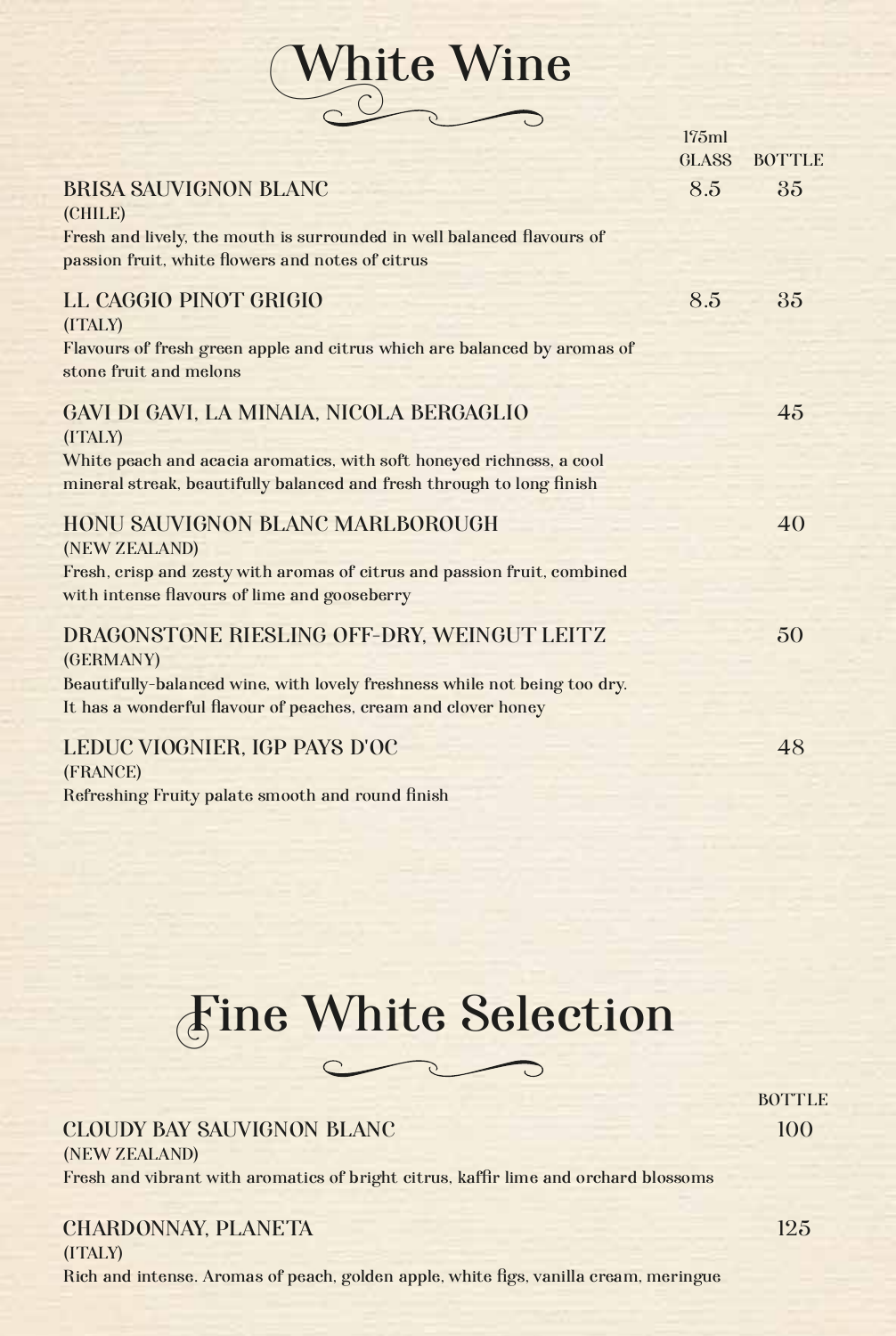

|                                                                                                                                                                          | 175ml                  |                     |
|--------------------------------------------------------------------------------------------------------------------------------------------------------------------------|------------------------|---------------------|
| <b>BRISA MERLOT</b><br>(FRANCE)                                                                                                                                          | GLASS<br>$\mathcal{T}$ | <b>BOTTLE</b><br>26 |
| Easy drinking merlot with plenty of plummy fruit flavours and soft well rounded tannins                                                                                  |                        |                     |
| SENSI COLLEZIONE MONTEPULCIANO D'ABRUZZO<br>(ITALY)                                                                                                                      | 8.5                    | 34                  |
| Great combination of rich, spicy, robust flavours with fresh and approachable fruit                                                                                      |                        |                     |
| TRAPICHE OAK CASK MALBEC<br>(ARGENTINA)                                                                                                                                  | 9                      | 40                  |
| Sweet aromas of blackberry and plum with a touch of vanilla                                                                                                              |                        |                     |
| RAMON BILBAO RIOJA CRIANZA<br>(SPAIN)                                                                                                                                    |                        | 42                  |
| Blackcurrants and hints of blackberry yoghurt display on the nose with spicy<br>nuances of cumin vanilla and cinnamon emerging on the palate                             |                        |                     |
| OLD VINE ZINFANDEL, BOGLE VINEYARDS<br>(CALIFORNIA)                                                                                                                      |                        | 48                  |
| Full-bodied wine shows excellent depth of flavor and great structure. Rich blackberry<br>and plum notes ring clear as a bell, accompanied by light shades of oaky spices |                        |                     |
| HONU PINOT NOIR MARLBOROUGH<br>(NEW ZEALAND)                                                                                                                             |                        | 60                  |
| Fragrant red berry fruit, dark cherries and hints of spice on the palate                                                                                                 |                        |                     |
| NEGROAMARO PRIMITIVO IGT SALENTO, BACCANERA<br>Red fruits, black cherry and notes of liquoric                                                                            |                        | 40                  |



|                                                                                                            | <b>BOTTLE</b> |
|------------------------------------------------------------------------------------------------------------|---------------|
| RAMON BILBAO RIOJA LIMITADA                                                                                | 65            |
| <b>SPAIN</b> )                                                                                             |               |
| High fruit intensity on the nose, with a perfect balance of dark fruit and oak on the palate               |               |
|                                                                                                            |               |
| <b>BAROLO DOCG, ASCHERI</b>                                                                                | 130           |
| (ITALY)                                                                                                    |               |
| Classic dark tar $\delta$ perfumed roses on the nose with great power, concentration $\delta$ ripe tanning |               |
| <b>BLASON D'ISSAN, MARGAUX</b>                                                                             | 180           |
| (FRANCE)                                                                                                   |               |
|                                                                                                            |               |

Dark red and aromas of fresh blackberry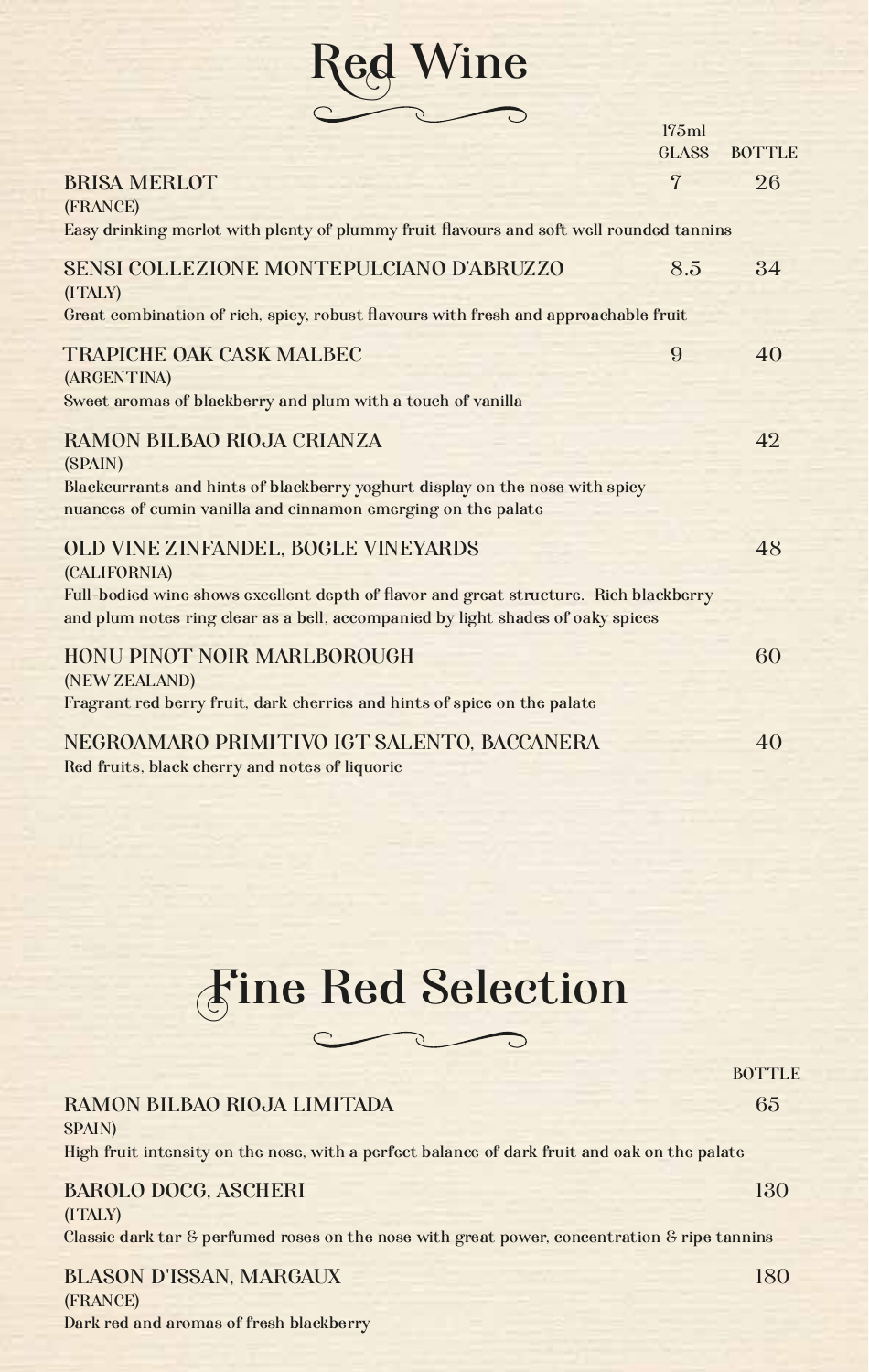## Rose Wine

|                                                                                           | 175ml        |               |
|-------------------------------------------------------------------------------------------|--------------|---------------|
|                                                                                           | <b>GLASS</b> | <b>BOTTLE</b> |
| <b>R&amp;R WHITE ZINFANDEL</b>                                                            | 9            | 38            |
| (CALIFORNIA)                                                                              |              |               |
| Lively and refreshing flavours of ripe strawberry and juicy watermelon                    |              |               |
| combine with a delicate sweetness and crisp acidity                                       |              |               |
|                                                                                           |              |               |
| LL CAGGIO PINOT GRIGIO ROSE                                                               |              | 45            |
| (ITALY)                                                                                   |              |               |
| Crisp and refreshing flavours of soft red fruits are complemented by subtle floral aromas |              |               |
|                                                                                           |              |               |
| SAINT LOUIS DE PROVENCE, COTEAUX VAROIS EN PROVENCE                                       |              | 60            |
| (FRANCE)                                                                                  |              |               |

Delicious Provence rose pale pink in colour with aromas of wild strawberries and red fruits

# Sparkling & Champagne

⇁

|                                               | 125ml<br>GLASS | <b>BOTTLE</b> |
|-----------------------------------------------|----------------|---------------|
| <b>VIA VAI PROSECCO EXTRA DRY</b><br>(ITALY)  | 8              | 38            |
| <b>VIA VAI PROSECCO ROSE</b><br>(ITALY)       |                | 38            |
| <b>BOTTEGA GOLD PROSECCO</b><br>(ITALY)       |                | 50            |
| <b>CHAMPAGNE LOUIS D'OR BRUT</b><br>(FRANCE)  | 15             | 70            |
| VEUVE CLICQUOT YELLOW LABEL BRUT<br>(FRANCE)  |                | 120           |
| <b>BELAIRE ROSE</b><br>(FRANCE)               |                | 120           |
| <b>LAURENT PERRIER ROSE</b><br>(FRANCE)       |                | 180           |
| <b>DOM PERIGNON</b><br>(FRANCE)               |                | 325           |
| LOUIS ROEDERER CRISTAL BRUT<br>(FRANCE)       |                | 450           |
| ACE OF SPADES (ARMAND DE BRIGNAC)<br>(FRANCE) |                | 550           |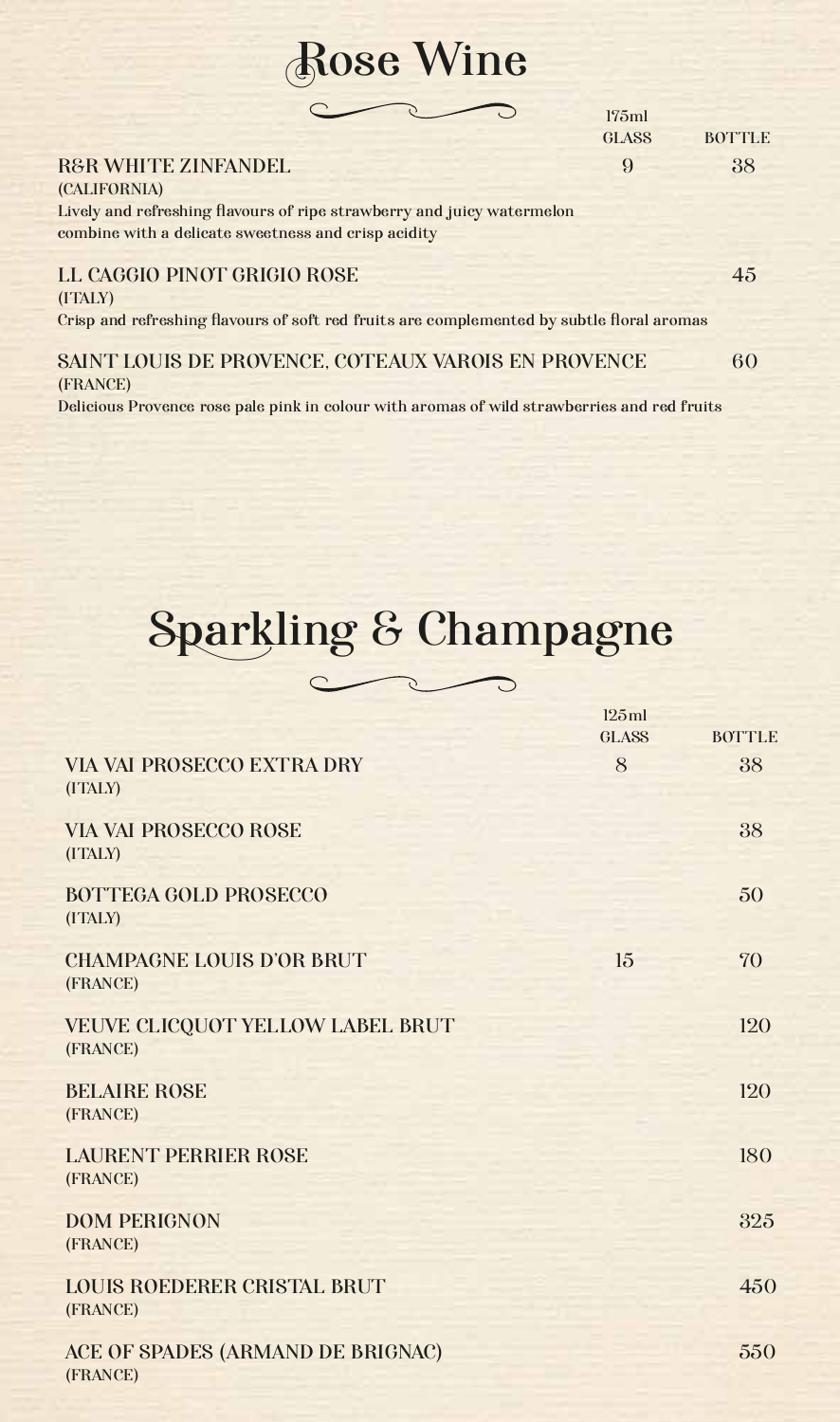## **Cocktails**

| <b>INDIAN ROSE</b>                                                                | 16 |
|-----------------------------------------------------------------------------------|----|
| Stolichnaya Vodka, Cointreau, Rooh Afza, Lime and Cranberry Juice                 |    |
| <b>CHAI MARTINI</b>                                                               | 16 |
| Our take on the classic Espresso Martini with a little spice.                     |    |
| Rittenhouse whisky, Kahlua and masala chai                                        |    |
| <b>HELLO LASSI</b>                                                                | 16 |
| A Pina Colada with no Pina nor Colada.                                            |    |
| Cazcabel Coconut Tequila, Baileys and Mango Lassi                                 |    |
| <b>LYCHEE MARTINI</b>                                                             | 16 |
| Stolichnaya vodka, Kwai lychee liqueur, lychee juice, lime and grapefruit bitters |    |
| <b>SPICY MOSCOW MULE</b>                                                          | 16 |
| Stolichnaya vodka, Ginger, Coriander, Lime and Ginger beer                        |    |
| <b>1947 RUM FASHIONED</b>                                                         | 16 |
| <b>CUT Spice Rum, Angostura bitters and homemade Rosemary</b>                     |    |
| with Indian spice syrup                                                           |    |
| APEROL & LEMONGRASS ROSEMARY SPRITZER                                             | 16 |
| Gordon's pink gin, Aperol, Homemade lemongrass-rosemary syrup,                    |    |
| Prosecco and Grapefruit rosemary tonic                                            |    |
| ALOE-HIBITINI                                                                     | 16 |
| Stolichnaya vodka, Homemade hibiscus syrup, Aloe-Vera juice and Lime              |    |
| <b>MANGO TAMARITINI</b>                                                           | 16 |
| Cazacabel Blanco Tequila, Cointreau, Mango pulp, Tamarind pulp,                   |    |
| Chat masala and Lime                                                              |    |
| <b>PORN STAR MARTINI</b>                                                          | 16 |
| Absolut Vanilla Vodka, Blend passion fruit liqueur,                               |    |
| Passion fruit puree and Passion fruit juice                                       |    |
| <b>ESPRESSO MARTINI</b>                                                           | 16 |
| Stolichnaya Vodka, Kahlua and Shot of Espresso                                    |    |
| <b>MEZCALITO</b>                                                                  | 16 |
| The Lost Explorer Mezcal, Cucumber, Green chilli,                                 |    |
| Passion fruit syrup, Lime and Pineapple juice                                     |    |

#### CLASSIC COCKTAILS AVAILABLE ON REQUEST

# **Mocktails**

| <b>KOKUM MOJITO</b>                                                  | 12. |
|----------------------------------------------------------------------|-----|
| Kokum syrup, Lime, Mint and Soda water                               |     |
| <b>CORIANDRUM COOLER</b>                                             | 12  |
| Coriander, Ginger, Lime, Apple juice and Lychee juice                |     |
| PASSION FRUIT MOJITO                                                 | 12  |
| Passion fruit puree, Passion fruit juice, Lime, Mint and Soda water  |     |
| <b>LYCHEE MOCKTINI</b>                                               | 12  |
| Lemongrass, Elderflower, Mint, Lemon and Lychee Juice                |     |
| <b>GINGER &amp; STRAWBERRY LEMONADE</b>                              | 12  |
| Ginger, Strawberry, Lemon, Lemonade                                  |     |
| <b>MANGO TAMARIND COOLER</b>                                         | 12  |
| Mango pulp, Tamarind pulp, Passion fruit juice, Chat masala and Lime |     |
| <b>MANGO LASSI</b>                                                   | 12  |
| Mango, Milk, Fresh Yogurt, Sugar and a dash of Cardamom              |     |
| <b>ALOE HIBISCUS</b>                                                 | 12. |
| Homemade Hibiscus Syrup, Aloe Vera Juice, Lychee Juice and Lime      |     |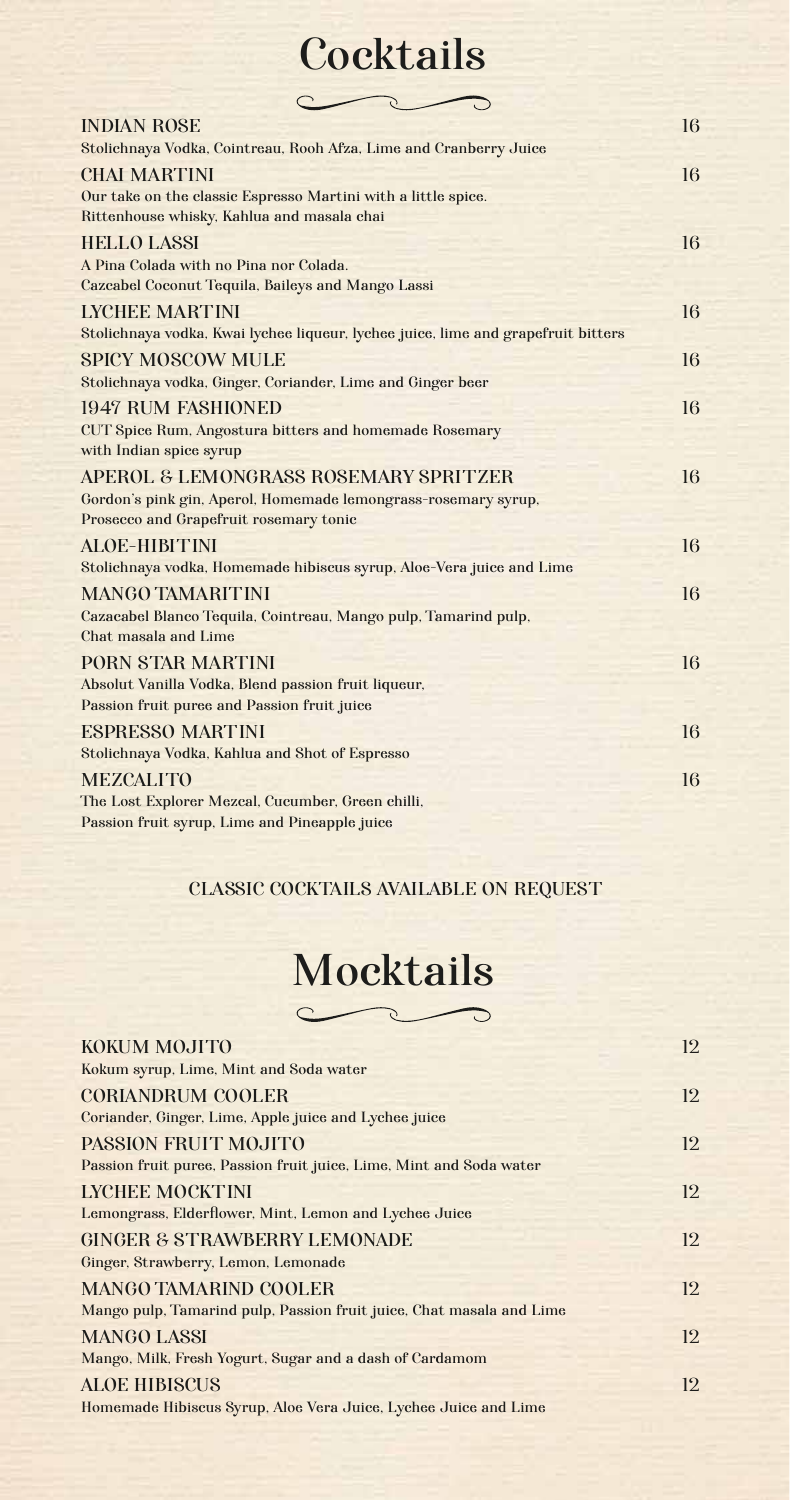

| <b>SILENT POOL</b>                                                        | 15               |
|---------------------------------------------------------------------------|------------------|
| Served in a bowl glass                                                    |                  |
| Indian tonic - Garnish lemon zest                                         |                  |
|                                                                           |                  |
| <b>AVIATION</b>                                                           | 15               |
| Served in a bowl glass                                                    |                  |
| Indian tonic - Garnish pink grapefruit wedge                              |                  |
|                                                                           |                  |
| <b>SILENT POOL RARE CITRUS</b>                                            | 15               |
| Served in a bowl glass                                                    |                  |
| Bitter Orange and Elderflower tonic - Garnish orange wedge                |                  |
|                                                                           |                  |
| <b>KOPPABURG PINK GIN</b>                                                 | 15               |
| Served in a bowl glass                                                    |                  |
| Pomelo & pink pepper tonic - Garnish with pink peppercorns                |                  |
|                                                                           |                  |
| <b>HENDRICKS</b>                                                          | 15               |
| Served in a bowl glass                                                    |                  |
| Indian tonic - Cucumber garnish                                           |                  |
|                                                                           |                  |
| <b>WHITLEY NEILL RHUBARB &amp; GINGER</b>                                 | 15               |
| Served in a bowl glass                                                    |                  |
| LE Ginger ale - Lime garnish                                              |                  |
|                                                                           |                  |
| <b>THE BOTANIST</b>                                                       | 15               |
| Served in a bowl glass                                                    |                  |
| Grapefruit & rosemary tonic - Garnish rosemary sprig                      |                  |
|                                                                           |                  |
| <b>MONKEY 47</b>                                                          | 15               |
| Served in a bowl glass                                                    |                  |
| Grapefruit & rosemary tonic - Garnish with juniper berries and lemon zest |                  |
|                                                                           |                  |
| <b>BOMBAY SAPPHIRE</b>                                                    | $15\overline{)}$ |
| Served in a bowl glass                                                    |                  |
| Fever tree tonic - Garnish with coriander leaves and lemon zest           |                  |
|                                                                           |                  |
| <b>TANQUERAY NO. 10</b>                                                   | 15 <sup>5</sup>  |
| Served in a bowl glass                                                    |                  |
| Grapefruit & rosemary tonic - Garnish with grapefruit and lemon zest      |                  |
|                                                                           |                  |
| <b>GIN MARE</b>                                                           | 15               |
| Served in a bowl glass                                                    |                  |

#### ALL GINS SERVED AS 50ML MEASURES

Indian tonic - Garnish with lemon zest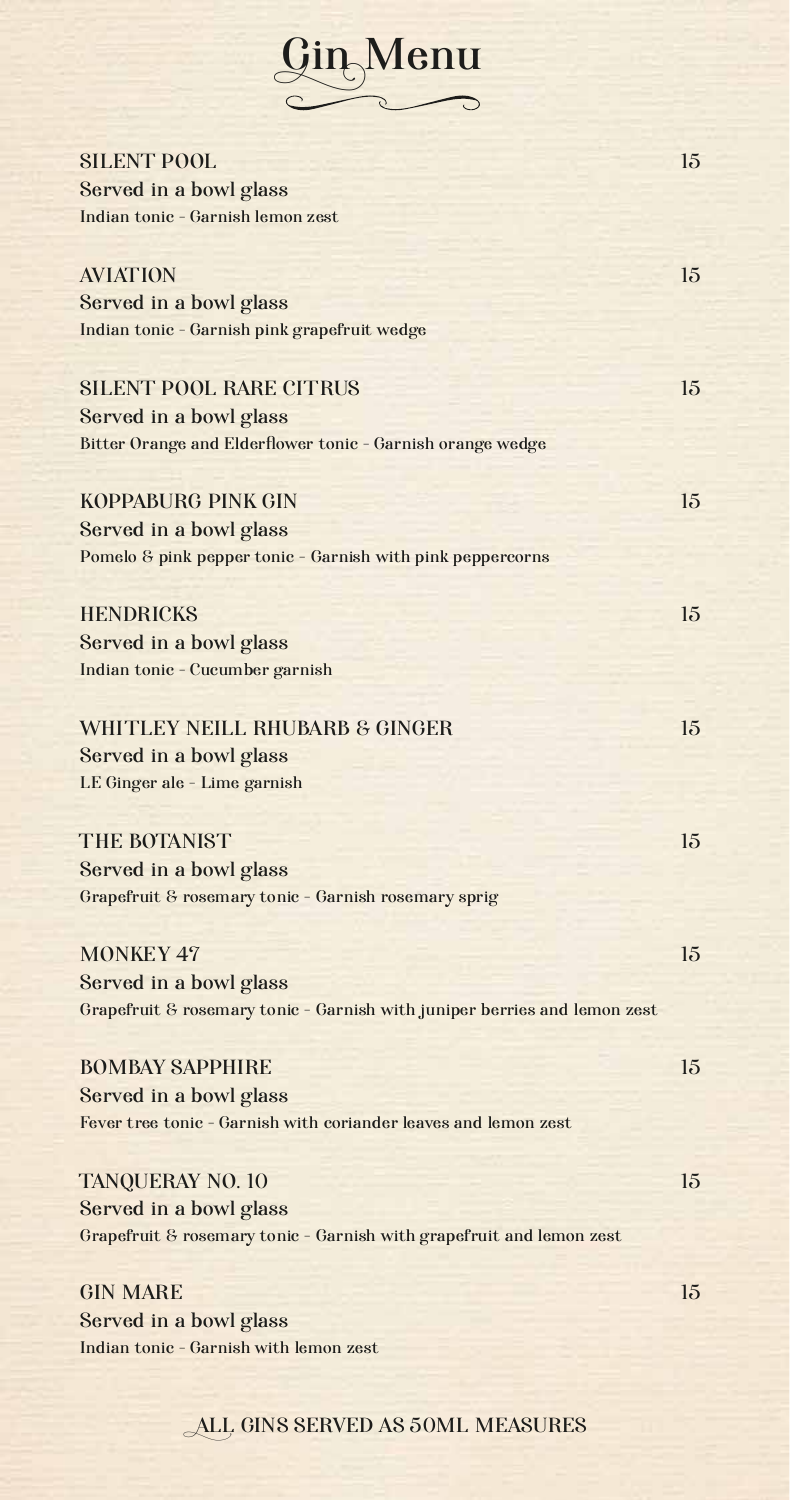# **Spirits**

#### by the glass

#### VODKA

| <b>STOLICHNAYA</b>                              | 8  |
|-------------------------------------------------|----|
| <b>BELVEDERE</b>                                | 10 |
| <b>GREY GOOSE</b>                               | 10 |
| <b>CIROC</b>                                    | 12 |
| <b>CIROC FLAVOURED</b>                          | 13 |
| <b>BELUGA NOBLE</b>                             | 14 |
| <b>BELUGA TRANSATLANTIC</b>                     | 15 |
| <b>AU VODKA</b>                                 | 14 |
| <b>BLACK GRAPE, BLUE RASPBERRY, FRUIT PUNCH</b> |    |

#### RUM

| LEGENDARIO ANEJO BLANCO 9           |                 |
|-------------------------------------|-----------------|
| <b>LEGENDARIO RON DORADO</b>        | $\Omega$        |
| <b>LEGENDARIO ELIXIR DE CUBA 10</b> |                 |
| <b>CUT SPICED</b>                   | 11              |
| <b>CUT SMOKED</b>                   | 12              |
| <b>BUMBU</b>                        | $\overline{11}$ |
| <b>BUMBU XO</b>                     | 13              |
| <b>APPLETON ESTATE</b>              | 12              |
| <b>MOUNT GAY</b>                    | 12              |
|                                     |                 |

#### **COGNAC**

| COURVIOSIER             | 19. |
|-------------------------|-----|
| <b>HENNESSY VS</b>      | 14  |
| <b>REMY MARTIN VSOP</b> | 16  |
| <b>HENNESSY XO</b>      | 26  |

#### BLENDED WHISKY

| JAMESON                                     | $\mathbf{I}(\mathbf{I})$ |
|---------------------------------------------|--------------------------|
| <b>JACK DANIEL'S</b>                        | 10                       |
| <b>CHIVAS REGAL 12Y</b>                     | 12                       |
| <b>CHIVAS REGAL 18Y</b>                     | 18                       |
| <b>MONKEY SHOULDER</b>                      | 18                       |
| <b>JOHNNIE WALKER</b><br><b>BLACK LABEL</b> | 10 <sup>1</sup>          |
| <b>JOHNNIE WALKER</b><br><b>BLUE LABEL</b>  | 35                       |

| <b>JAPANESE WHISKY</b>                 |    |
|----------------------------------------|----|
| <b>HIBIKI HARMONY</b>                  | 18 |
| YAMAZAKI DISTILLER'S<br><b>RESERVE</b> | 22 |
| <b>AMERICAN WHISKEY</b>                |    |

#### AMERICAN WHISKEY

| <b>JACK DANIEL'S</b>                       | 10  |
|--------------------------------------------|-----|
| <b>EVAN WILLIAMS</b><br><b>BLACK LABEL</b> | 10  |
| <b>ELIJAH CRAIG</b>                        | 12  |
| <b>BULLEIT BOURBON</b>                     | 19. |
| <b>WOODFORD RESERVE</b>                    | 12  |

#### SINGLE MALT WHISKY

| <b>GLENFIDDICH 12Y</b>                    | 12 |
|-------------------------------------------|----|
| <b>GLENFIDDICH 15Y</b>                    | 18 |
| <b>AMRUT INDIAN WHISKY</b>                | 14 |
| <b>ARDBERG10</b>                          | 14 |
| <b>GLENLIVET 12Y</b>                      | 14 |
| <b>GLENMORANGIE 10Y</b>                   | 14 |
| <b>LAPHROAIG 10Y</b>                      | 14 |
| <b>MACALLAN</b><br><b>DOUBLE CASK 12Y</b> | 18 |

#### **SHOTS**

| <b>CAZCABEL BLANCO</b>  | 10 |
|-------------------------|----|
| <b>CAZCABEL HONEY</b>   | 10 |
| <b>CAZCABEL COCONUT</b> | 10 |
| <b>CAZCABEL COFFEE</b>  | 10 |
| <b>JAGERMEISTER</b>     | 10 |
| <b>PATRON XO</b>        | 14 |
| <b>PATRON SILVER</b>    | 14 |
| <b>TEQUILA ROSE</b>     | 10 |
| <b>SAMBUCA</b>          | 10 |
| <b>LIMONCELLO</b>       | 10 |
|                         |    |

#### LIQUEURS

| <b>MALIBU</b>             | 10 |
|---------------------------|----|
| <b>SOUTHERN COMFORT</b>   | 10 |
| <b>AMARETTO DISARONNO</b> | 10 |
| <b>BAILEYS</b>            | 10 |
| <b>CHAMBORD</b>           | 10 |
| <b>CRÈME DE CASSIS</b>    | 10 |